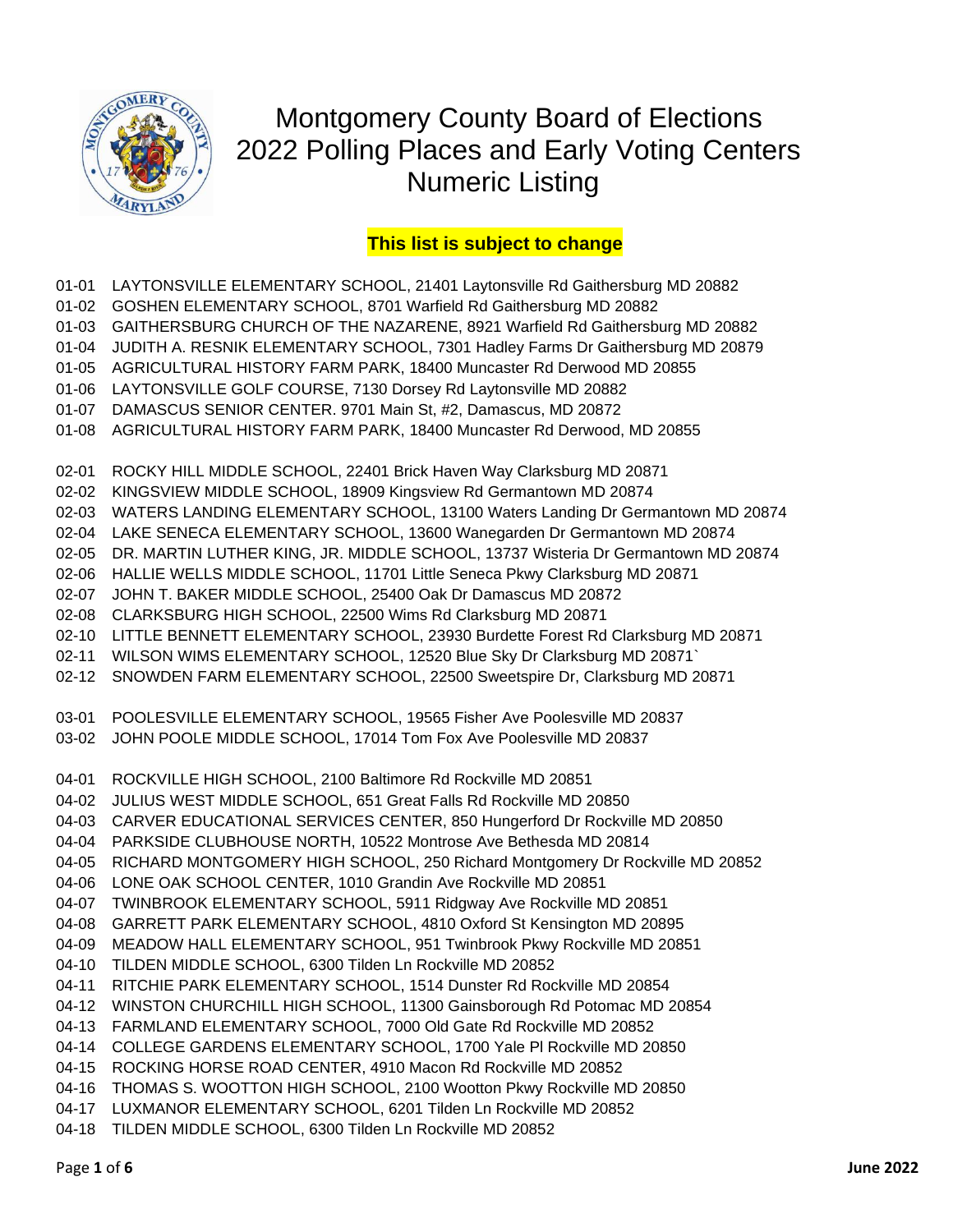04-19 CANDLEWOOD ELEMENTARY SCHOOL, 7210 Osprey Dr Rockville MD 20855 04-20 ROBERT FROST MIDDLE SCHOOL, 9201 Scott Dr Rockville MD 20850 04-21 THOMAS S. WOOTTON HIGH SCHOOL, 2100 Wootton Pkwy Rockville MD 20850 04-23 COLD SPRING ELEMENTARY SCHOOL, 9201 Falls Chapel Way Potomac MD 20854 04-24 LAKEWOOD ELEMENTARY SCHOOL, 2534 Lindley Ter Rockville MD 20850 04-25 RITCHIE PARK ELEMENTARY SCHOOL, 1514 Dunster Rd Rockville MD 20854 04-26 ROCKING HORSE ROAD CENTER, 4910 Macon Rd Rockville MD 20852 04-27 TWINBROOK ELEMENTARY SCHOOL, 5911 Ridgway Ave Rockville MD 20851 04-28 BENDER JEWISH COMMUNITY CENTER, 6125 Montrose Rd Rockville MD 20852 04-30 ST. ELIZABETH CATHOLIC SCHOOL, 917 Montrose Rd Rockville MD 20852 04-31 WALTER JOHNSON HIGH SCHOOL, 6400 Rock Spring Dr Bethesda MD 20814 04-32 BEVERLY FARMS ELEMENTARY SCHOOL, 8501 Postoak Rd, Potomac, MD 20854 04-33 GARRETT PARK ELEMENTARY SCHOOL, 4810 Oxford St Kensington MD 20895 04-34 SHADY GROVE PRESBYTERIAN CHURCH, 16911 Redland Rd Derwood MD 20855 04-38 TWINBROOK ELEMENTARY SCHOOL, 5911 Ridgway Ave Rockville MD 20851 04-42 ROBERT FROST MIDDLE SCHOOL, 9201 Scott Dr Rockville MD 20850 04-43 TWINBROOK ELEMENTARY SCHOOL/GHOST 5911 Ridgway Ave Rockville MD 20851 05-01 DR. CHARLES DREW ELEMENTARY SCHOOL, 1200 Swingingdale Dr Silver Spring MD 20905 05-02 GREENCASTLE ELEMENTARY SCHOOL, 13611 Robey Rd Silver Spring MD 20904 05-03 FRANCIS SCOTT KEY MIDDLE SCHOOL, 910 Schindler Dr Silver Spring MD 20903 05-04 RIDERWOOD VILLAGE, 3120 Gracefield Rd Silver Spring MD 20904 05-05 SPRINGBROOK HIGH SCHOOL, 201 Valley Brook Dr Silver Spring MD 20904 05-06 JACKSON ROAD ELEMENTARY SCHOOL, 900 Jackson Rd, Silver Spring, MD 20904 05-08 WILLIAM TYLER PAGE ELEMENTARY SCHOOL, 13400 Tamarack Rd Silver Spring MD 20904 05-09 WESTOVER ELEMENTARY SCHOOL, 401 Hawkesbury Ln Silver Spring MD 20904 05-10 CRESTHAVEN ELEMENTARY SCHOOL, 1234 Cresthaven Dr Silver Spring MD 20903 05-11 CANNON ROAD ELEMENTARY SCHOOL, 901 Cannon Rd Silver Spring MD 20904 05-12 GALWAY ELEMENTARY SCHOOL, 12612 Galway Dr Silver Spring MD 20904 05-13 WHITE OAK COMMUNITY RECREATION CENTER, 1700 April Ln Silver Spring MD 20904 05-14 JOANN LELECK ELEMENTARY SCHOOL AT BROAD ACRES, 710 Beacon Rd Silver Spring MD 20903 05-15 CLOVERLY ELEMENTARY SCHOOL, 800 Briggs Chaney Rd Silver Spring MD 20905 05-16 MID-COUNTY COMMUNITY RECREATION CENTER, 2004 Queensguard Rd Silver Spring MD 20906 05-17 FAIRLAND SCHOOL CENTER, 13313 Old Columbia Pk Silver Spring MD 20904 05-18 BURTONSVILLE ELEMENTARY SCHOOL, 15516 Old Columbia Pk Burtonsville MD 20866 05-19 BENJAMIN BANNEKER MIDDLE SCHOOL, 14800 Perrywood Dr Burtonsville MD 20866 05-21 EAST COUNTY COMMUNITY RECREATION CENTER, 3310 Gateshead Manor Way Silver Spring MD 20904 05-22 SPRINGBROOK HIGH SCHOOL, 201 Valley Brook Dr Silver Spring MD 20904 05-23 MARILYN J. PRAISNER COMMUNITY RECREATION CENTER, 14906 Old Columbia Pk Burtonsville MD 20866 05-24 CRESTHAVEN ELEMENTARY SCHOOL/GHOST, 1234 Cresthaven Dr Silver Spring MD 20903 06-01 JONES LANE ELEMENTARY SCHOOL, 15110 Jones Ln Gaithersburg MD 20878

06-02 SS. PETER AND PAUL ORTHODOX CHURCH, 10620 River Rd Potomac MD 20854

06-03 RIDGEVIEW MIDDLE SCHOOL, 16600 Raven Rock Dr Gaithersburg MD 20878

06-04 NANCY H. DACEK N. POTOMAC COMMUNITY RECREATION CENTER, 13850 Travilah Rd Rockville MD 20850

06-05 QUINCE ORCHARD HIGH SCHOOL, 15800 Quince Orchard Rd Gaithersburg MD 20878

06-06 TRAVILAH ELEMENTARY SCHOOL, 13801 DuFief Mill Rd North Potomac MD 20878

06-07 SPARK M. MATSUNAGA ELEMENTARY SCHOOL, 13902 Bromfield Rd Germantown MD 20874

06-08 NANCY H. DACEK N. POTOMAC COMMUNITY RECREATION CENTER, 13850 Travilah Rd Rockville MD 20850

06-09 DARNESTOWN ELEMENTARY SCHOOL, 15030 Turkey Foot Rd Gaithersburg MD 20878

06-10 GREAT SENECA CREEK ELEMENTARY SCHOOL, 13010 Dairymaid Dr Germantown MD 20874

06-11 NORTHWEST HIGH SCHOOL, 13501 Richter Farm Rd Germantown MD 20874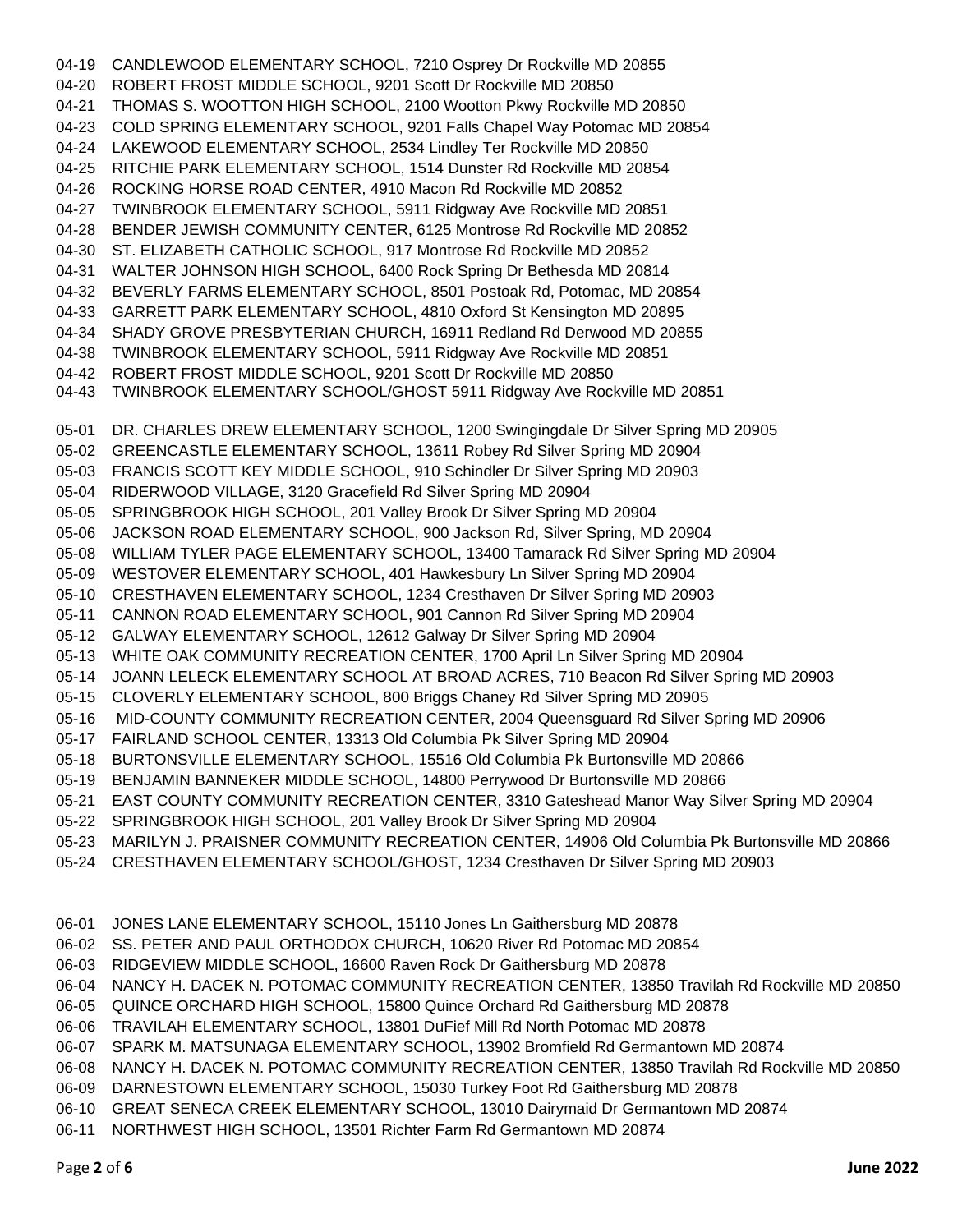06-13 QUINCE ORCHARD LIBRARY, 15831 Quince Orchard Rd Gaithersburg MD 20878 06-14 STONE MILL ELEMENTARY SCHOOL, 14323 Stonebridge View Dr North Potomac MD 20878 06-15 NORTHWEST HIGH SCHOOL, 13501 Richter Farm Rd Germantown MD 20874 06-17 RIDGEVIEW MIDDLE SCHOOL, 16600 Raven Rock Dr Gaithersburg MD 20878 06-18 QUINCE ORCHARD LIBRARY/GHOST, 15831 Quince Orchard Rd Gaithersburg MD 20878 07-01 BETHESDA-CHEVY CHASE HIGH SCHOOL, 4301 East-West Hwy Bethesda MD 20814 07-02 CHEVY CHASE VILLAGE HALL, 5906 Connecticut Ave Chevy Chase MD 20815 07-03 CLARA BARTON COMMUNITY CENTER, 7425 MacArthur Blvd Cabin John MD 20818 07-04 BETHESDA ELEMENTARY SCHOOL, 7600 Arlington Rd Bethesda MD 20814 07-05 ROLLINGWOOD SCHOOL CENTER, 3200 Woodbine St Chevy Chase MD 20815 07-06 CHEVY CHASE ELEMENTARY SCHOOL, 4015 Rosemary St Chevy Chase MD 20815 07-07 WESTBROOK ELEMENTARY SCHOOL, 5110 Allan Ter Bethesda MD 20816 07-08 BETHESDA-CHEVY CHASE HIGH SCHOOL, 4301 East-West Hwy Bethesda MD 20814 07-09 LYNBROOK SCHOOL CENTER, 8001 Lynbrook Dr Bethesda MD 20814 07-10 ST. JANE FRANCES DE CHANTAL CATHOLIC CHURCH, 9601 Old Georgetown Rd Bethesda MD 20814 07-11 SOMERSET ELEMENTARY SCHOOL, 5811 Warwick Pl Chevy Chase MD 20815 07-12 CONNIE MORELLA LIBRARY, 7400 Arlington Rd Bethesda MD 20814 07-13 WESTLAND MIDDLE SCHOOL, 5511 Massachusetts Ave Bethesda MD 20816 07-15 THOMAS W. PYLE MIDDLE SCHOOL, 6311 Wilson Ln Bethesda MD 20817 07-16 NORTH CHEVY CHASE ELEMENTARY SCHOOL, 3700 Jones Bridge Rd Chevy Chase MD 20815 07-18 WASHINGTON WALDORF SCHOOL, 4800 Sangamore Rd Bethesda MD 20816 07-19 NORTH BETHESDA MIDDLE SCHOOL, 8935 Bradmoor Dr Bethesda MD 20817 07-20 ASHBURTON ELEMENTARY SCHOOL, 6314 Lone Oak Dr Bethesda MD 20817 07-21 CHEVY CHASE UNITED METHODIST CHURCH, 7001 Connecticut Ave Chevy Chase MD 20815 07-22 BANNOCKBURN ELEMENTARY SCHOOL, 6520 Dalroy Ln Bethesda MD 20817 07-23 WOOD ACRES ELEMENTARY SCHOOL, 5800 Cromwell Dr Bethesda, MD 20816 07-24 LITTLE FLOWER SCHOOL HALL, 5601 Massachusetts Ave Bethesda MD 20816 07-25 GROSVENOR SCHOOL CENTER, 5701 Grosvenor Ln Bethesda MD 20814 07-26 FRIENDSHIP HEIGHTS VILLAGE CENTER, 4433 South Park Ave Chevy Chase MD 20815 07-27 ST. DUNSTAN'S EPISCOPAL CHURCH, 5450 Massachusetts Ave Bethesda MD 20816 07-28 BRADLEY HILLS ELEMENTARY SCHOOL, 8701 Hartsdale Ave Bethesda MD 20817 07-31 THE PROMENADE PARTY ROOM, 5225 Pooks Hill Rd Bethesda MD 20814 07-32 CHEVY CHASE LIBRARY, 8005 Connecticut Ave Chevy Chase MD 20815 08-01 OLNEY ELEMENTARY SCHOOL, 3401 Queen Mary Dr Olney MD 20832 08-02 LONGWOOD COMMUNITY RECREATION CENTER, 19300 Georgia Ave, Brookeville, MD 20833 08-03 FLOWER VALLEY ELEMENTARY SCHOOL, 4615 Sunflower Dr Rockville MD 20853 08-04 SEQUOYAH ELEMENTARY SCHOOL, 17301 Bowie Mill Rd Derwood MD 20855 08-05 BELMONT ELEMENTARY SCHOOL, 19528 Olney Mill Rd Olney MD 20832 08-06 SHERWOOD HIGH SCHOOL, 300 Olney-Sandy Spring Rd Sandy Spring MD 20860 08-07 ROSS BODDY COMMUNITY RECREATION CENTER, 18529 Brooke Rd Sandy Spring, MD 20860 08-08 COL. ZADOK MAGRUDER HIGH SCHOOL, 5939 Muncaster Mill Rd Rockville MD 20855 08-09 CASHELL ELEMENTARY SCHOOL, 17101 Cashell Rd Rockville MD 20853 08-10 WILLIAM H. FARQUHAR MIDDLE SCHOOL, 17017 Batchellors Forest Rd Olney MD 20832 08-11 BROOKE GROVE ELEMENTARY SCHOOL, 2700 Spartan Rd Olney MD 20832 08-12 ROSA M. PARKS MIDDLE SCHOOL, 19200 Olney Mill Rd Olney MD 20832 08-16 LONGWOOD COMMUNITY RECREATION CENTER, 19300 Georgia Ave, Brookeville, MD 20833 08-17 SHERWOOD HIGH SCHOOL, 300 Olney-Sandy Spring Rd, Sandy Spring, MD 20860 08-18 SHERWOOD ELEMENTARY SCHOOL 1401 Olney-Sandy Spring Rd Sandy Spring, MD 20860 09-01 GAITHERSBURG ELEMENTARY SCHOOL, 35 North Summit Ave Gaithersburg MD 20877

09-02 GAITHERSBURG HIGH SCHOOL, 101 Education Blvd Gaithersburg MD 20877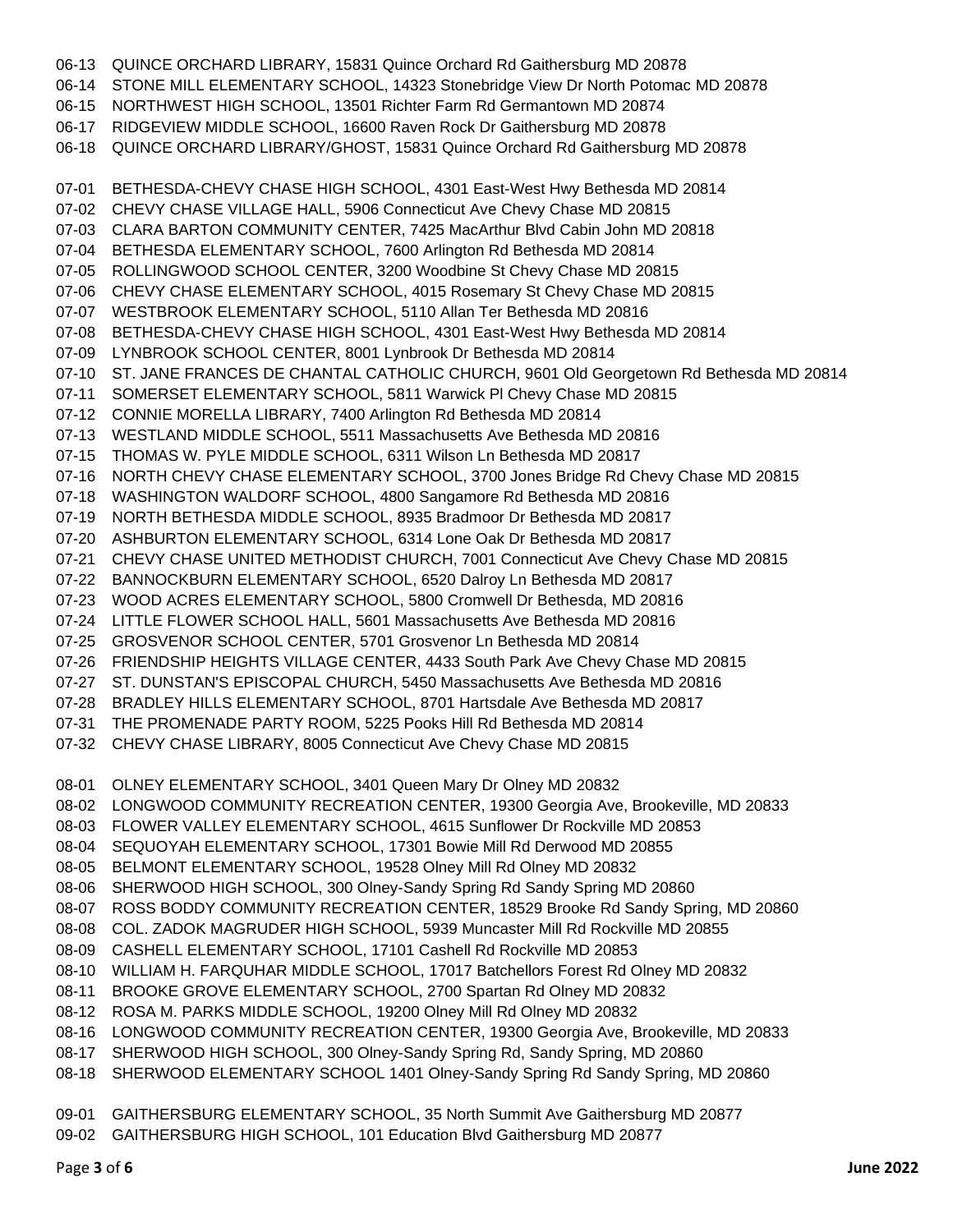09-03 BROWN STATION ELEMENTARY SCHOOL, 851 Quince Orchard Blvd Gaithersburg MD 20878 09-04 MILL CREEK TOWNE ELEMENTARY SCHOOL, 17700 Park Mill Dr Rockville MD 20855 09-05 MONTGOMERY VILLAGE MIDDLE SCHOOL, 19300 Watkins Mill Rd Montgomery Village MD 20886 09-06 FIELDS ROAD ELEMENTARY SCHOOL, One School Dr Gaithersburg MD 20878 09-07 GAITHERSBURG LIBRARY, 18330 Montgomery Village Ave Gaithersburg MD 20879 09-08 SENECA VALLEY HIGH SCHOOL, 19401 Crystal Rock Dr Germantown MD 20874 09-09 WHETSTONE ELEMENTARY SCHOOL, 19201 Thomas Farm Rd Gaithersburg MD 20879 09-10 WASHINGTON GROVE ELEMENTARY SCHOOL, 8712 Oakmont St Gaithersburg MD 20877 09-11 STEDWICK ELEMENTARY SCHOOL, 10631 Stedwick Rd Montgomery Village MD 20886 09-12 WATKINS MILL HIGH SCHOOL, 10301 Apple Ridge Rd Gaithersburg MD 20879 09-13 RIDGEVIEW MIDDLE SCHOOL, 16600 Raven Rock Dr Gaithersburg MD 20878 09-14 NEIGHBORHOOD CHURCH (DERWOOD ALLIANCE), 16501 Redland Rd Rockville MD 20855 09-15 MONTGOMERY VILLAGE MIDDLE SCHOOL, 19300 Watkins Mill Rd Montgomery Village MD 20886 09-16 WSSC GAITHERSBURG DEPOT, 111 West Diamond Ave Gaithersburg MD 20877 09-18 FOX CHAPEL ELEMENTARY SCHOOL, 19315 Archdale Rd Germantown MD 20876 09-20 GAITHERSBURG MIDDLE SCHOOL, 2 Teachers Way Gaithersburg MD 20877 09-21 FOREST OAK MIDDLE SCHOOL, 651 Saybrooke Oaks Blvd Gaithersburg MD 20877 09-22 STRAWBERRY KNOLL ELEMENTARY SCHOOL, 18820 Strawberry Knoll Rd Gaithersburg MD 20879 09-24 ST. ROSE OF LIMA PARISH, 11701 Clopper Rd Gaithersburg MD 20878 09-25 DR. SALLY K. RIDE ELEMENTARY SCHOOL, 21301 Seneca Crossing Dr Germantown MD 20876 09-26 CLOPPER MILL ELEMENTARY SCHOOL, 18501 Cinnamon Dr Germantown MD 20874 09-27 RACHEL CARSON ELEMENTARY SCHOOL, 100 Tschiffely Square Rd Gaithersburg MD 20878 09-28 ASBURY HEFNER COMMUNITY CENTER, 417 Russell Ave Gaithersburg MD 20877 09-29 ROBERTO CLEMENTE MIDDLE SCHOOL, 18808 Waring Station Rd Germantown MD 20874 09-30 CAPT. JAMES E. DALY, JR. ELEMENTARY SCHOOL, 20301 Brandermill Dr Germantown MD 20876 09-31 ROSEMONT ELEMENTARY SCHOOL, 16400 Alden Ave Gaithersburg MD 20877 09-32 WASHINGTON GROVE TOWN HALL, 300 Grove Ave Washington Grove MD 20880 09-33 SUMMIT HALL ELEMENTARY SCHOOL, 101 West Deer Park Rd Gaithersburg MD 20877 09-34 NEELSVILLE MIDDLE SCHOOL, 11700 Neelsville Church Rd Germantown MD 20876 09-35 LAKELANDS PARK MIDDLE SCHOOL, 1200 Main St Gaithersburg MD 20878 09-36 SHADY GROVE MIDDLE SCHOOL, 8100 Midcounty Hwy Gaithersburg MD 20877 09-37 FLOWER HILL ELEMENTARY SCHOOL, 18425 Flower Hill Way Gaithersburg MD 20879 09-38 WASHINGTON GROVE TOWN HALL, 300 Grove Ave Washington Grove MD 20880 09-39 FLOWER HILL ELEMENTARY SCHOOL, 18425 Flower Hill Way Gaithersburg MD 20879 09-40 IZAAK WALTON LEAGUE OF AMERICA, 707 Conservation Ln Gaithersburg MD 20878 09-41 GERMANTOWN ELEMENTARY SCHOOL, 19110 Liberty Mill Rd Germantown MD 20874 09-42 WATKINS MILL HIGH SCHOOL, 10301 Apple Ridge Rd Gaithersburg MD 20879 09-43 WASHINGTON GROVE ELEMENTARY SCHOOL/GHOST, 8712 Oakmont St Gaithersburg, MD 20877 09-44 SUMMIT HALL ELEMENTARY SCHOOL, 101 West Deer Park Rd Gaithersburg MD 20877 09-45 WASHINGTON GROVE TOWN HALL, 300 Grove Ave Washington Grove MD 20880 09-46 MONTGOMERY VILLAGE MIDDLE SCHOOL, 19300 Watkins Mill Rd Montgomery Village, MD 20886 09-47 FLOWER HILL ELEMENTARY SCHOOL, 18425 Flower Hill Way, Gaithersburg, MD 20879 10-01 POTOMAC UNITED METHODIST CHURCH, 9908 South Glen Rd Potomac MD 20854 10-02 POTOMAC ELEMENTARY SCHOOL, 10311 River Rd Potomac MD 20854 10-03 SEVEN LOCKS ELEMENTARY SCHOOL, 9500 Seven Locks Rd Bethesda MD 20817 10-04 CABIN JOHN MIDDLE SCHOOL, 10701 Gainsborough Rd Potomac MD 20854 10-05 HERBERT HOOVER MIDDLE SCHOOL, 8810 Postoak Rd Potomac MD 20854 10-06 WAYSIDE ELEMENTARY SCHOOL, 10011 Glen Rd Potomac MD 20854 10-07 CARDEROCK SPRINGS ELEMENTARY SCHOOL, 7401 Persimmon Tree Ln Bethesda MD 20817 10-09 OUR LADY OF MERCY SCHOOL, 9222 Kentsdale Dr Potomac MD 20854

- 10-10 RIVER FALLS SWIM CLUB, 7915 Horseshoe Ln Potomac MD 20854
- 10-11 PAULINE BETZ ADDIE TENNIS CENTER, 7801 Democracy Blvd Bethesda MD 20817

Page **4** of **6 June 2022**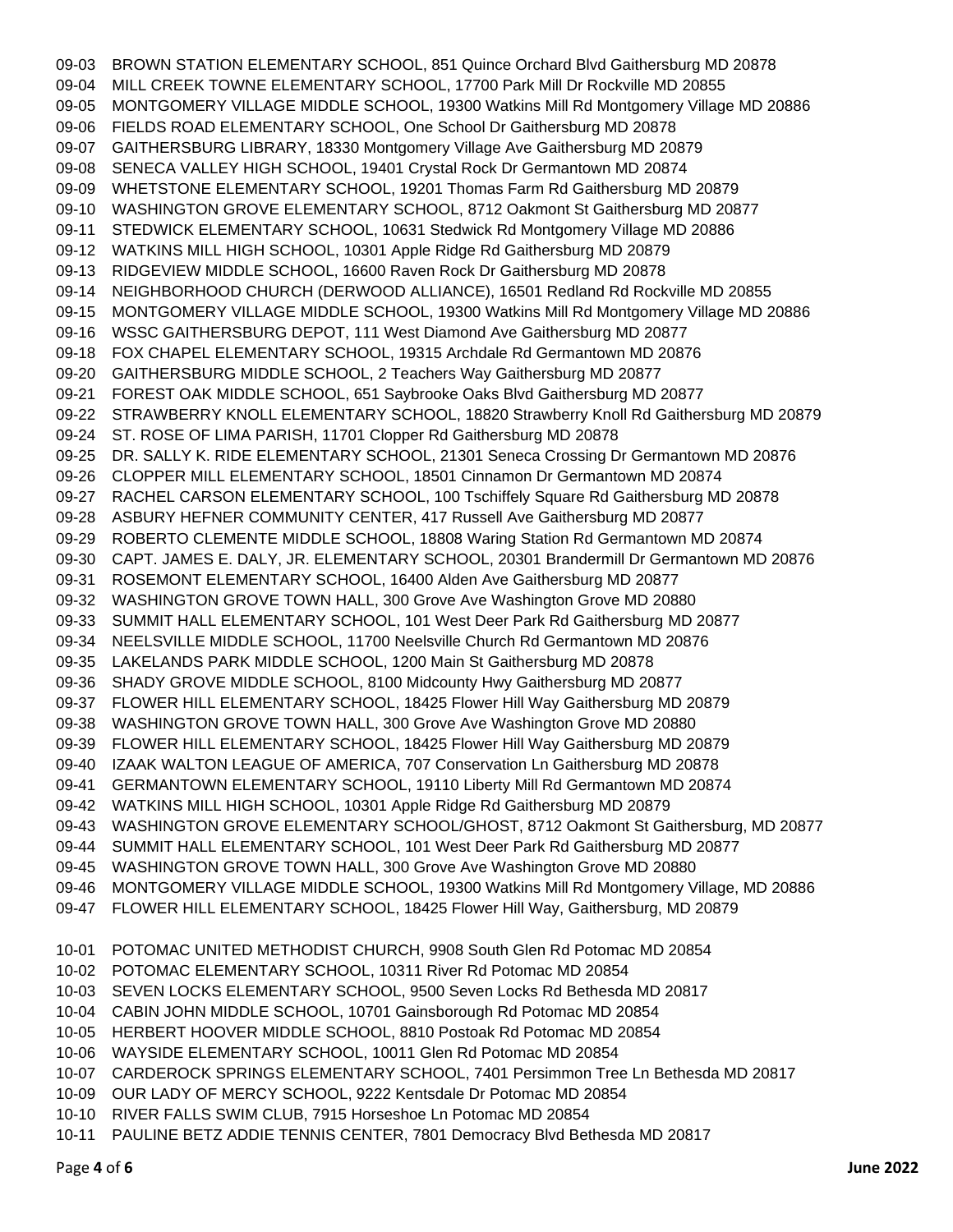10-12 BELLS MILL ELEMENTARY SCHOOL, 8225 Bells Mill Rd Potomac MD 20854 10-13 POTOMAC COMMUNITY RECREATION CENTER, 11315 Falls Rd Potomac MD 20854 11-00 MONOCACY ELEMENTARY SCHOOL, 18801 Barnesville Rd Dickerson MD 20842 12-01 DAMASCUS HIGH SCHOOL, 25921 Ridge Rd Damascus MD 20872 12-02 JOHN T. BAKER MIDDLE SCHOOL, 25400 Oak Dr Damascus MD 20872 12-03 WOODFIELD ELEMENTARY SCHOOL, 24200 Woodfield Rd Gaithersburg MD 20882 12-04 LOIS P. ROCKWELL ELEMENTARY SCHOOL, 24555 Cutsail Dr Damascus MD 20872 12-05 DAMASCUS HIGH SCHOOL, 25921 Ridge Rd Damascus MD 20872 12-06 LAYTONSVILLE ELEMENTARY SCHOOL, 21401 Laytonsville Rd Gaithersburg MD 20882 13-01 GEORGIAN FOREST ELEMENTARY SCHOOL, 3100 Regina Dr Silver Spring MD 20906 13-02 JOHN F. KENNEDY HIGH SCHOOL, 1901 Randolph Rd Silver Spring MD 20902 13-03 SILVER CREEK MIDDLE SCHOOL, 3701 Saul Rd Kensington MD 20895 13-04 TAKOMA PARK ELEMENTARY SCHOOL, 7511 Holly Ave Takoma Park MD 20912 13-05 SILVER SPRING CIVIC BUILDING, 1 Veterans Pl Silver Spring MD 20910 13-06 PINEY BRANCH ELEMENTARY SCHOOL, 7510 Maple Ave Takoma Park MD 20912 13-07 IMAAM CENTER, 9100 Georgia Avenue Silver Spring MD 20910 13-08 EAST SILVER SPRING ELEMENTARY SCHOOL, 631 Silver Spring Ave Silver Spring MD 20910 13-10 SILVER SPRING CIVIC BUILDING, 1 Veterans Pl Silver Spring MD 20910 13-11 FOREST KNOLLS ELEMENTARY SCHOOL, 10830 Eastwood Ave Silver Spring MD 20901 13-13 HIGHLAND VIEW ELEMENTARY SCHOOL, 9010 Providence Ave Silver Spring MD 20901 13-14 ST. LUKE LUTHERAN CHURCH, 9100 Colesville Rd Silver Spring MD 20910 13-15 EASTERN MIDDLE SCHOOL, 300 University Blvd East Silver Spring MD 20901 13-16 ROSEMARY HILLS ELEMENTARY SCHOOL, 2111 Porter Rd Silver Spring MD 20910 13-18 OAK VIEW ELEMENTARY SCHOOL, 400 East Wayne Ave Silver Spring MD 20901 13-19 MARGARET SCHWEINHAUT SENIOR CENTER, 1000 Forest Glen Rd Silver Spring MD 20901 13-20 NORTHWOOD HIGH SCHOOL, 919 University Blvd, W, Silver Spring 20901 13-21 TAKOMA PARK MIDDLE SCHOOL, 7611 Piney Branch Rd Silver Spring MD 20910 13-22 ROLLING TERRACE ELEMENTARY SCHOOL, 705 Bayfield St Takoma Park MD 20912 13-23 PINE CREST ELEMENTARY SCHOOL, 201 Woodmoor Dr Silver Spring MD 20901 13-24 HOLY CROSS RESOURCE INSTITUTE, 9805 Dameron Dr Silver Spring MD 20902 13-25 VIERS MILL ELEMENTARY SCHOOL, 11711 Joseph Mill Rd Silver Spring MD 20906 13-27 ALBERT EINSTEIN HIGH SCHOOL, 11135 Newport Mill Rd Kensington MD 20895 13-28 WHEATON HIGH SCHOOL, 12401 Dalewood Dr Silver Spring MD 20906 13-29 HIGHLAND ELEMENTARY SCHOOL, 3100 Medway St Silver Spring MD 20902 13-31 FLORA M. SINGER ELEMENTARY SCHOOL, 2600 Hayden Dr Silver Spring MD 20902 13-32 GLEN HAVEN ELEMENTARY SCHOOL, 10900 Inwood Ave Silver Spring MD 20902 13-33 KEMP MILL ELEMENTARY SCHOOL, 411 Sisson St Silver Spring MD 20902 13-34 NEWPORT MILL MIDDLE SCHOOL, 11311 Newport Mill Rd Kensington, MD 20895 13-35 WELLER ROAD ELEMENTARY SCHOOL, 3301 Weller Rd Silver Spring MD 20906 13-36 SARGENT SHRIVER ELEMENTARY SCHOOL, 12518 Greenly St Silver Spring MD 20906 13-37 ST. JOHN'S EVANGELICAL LUTHERAN CHURCH, 4629 Aspen Hill Rd Rockville MD 20853 13-38 KENSINGTON-PARKWOOD ELEMENTARY SCHOOL, 4710 Saul Rd Kensington MD 20895 13-39 ROCK CREEK FOREST ELEMENTARY SCHOOL, 8330 Grubb Rd Chevy Chase MD 20815 13-40 ROCK VIEW ELEMENTARY SCHOOL, 3901 Denfeld Ave Kensington MD 20895 13-42 THE ARC MONTGOMERY COUNTY KARASIK CENTER, 10611 Tenbrook Dr Silver Spring MD 20901 13-43 WHEATON WOODS ELEMENTARY SCHOOL, 4510 Faroe Pl Rockville MD 20853 13-44 ARCOLA ELEMENTARY SCHOOL, 1820 Franwall Ave Silver Spring MD 20902 13-45 BROOKHAVEN ELEMENTARY SCHOOL, 4610 Renn St Rockville MD 20853 13-46 ENGLISH MANOR SCHOOL, 4511 Bestor Dr Rockville MD 20853 13-47 MONTGOMERY COLLEGE CULTURAL ARTS CENTER, 7995 Georgia Ave Silver Spring MD 20910

Page **5** of **6 June 2022**